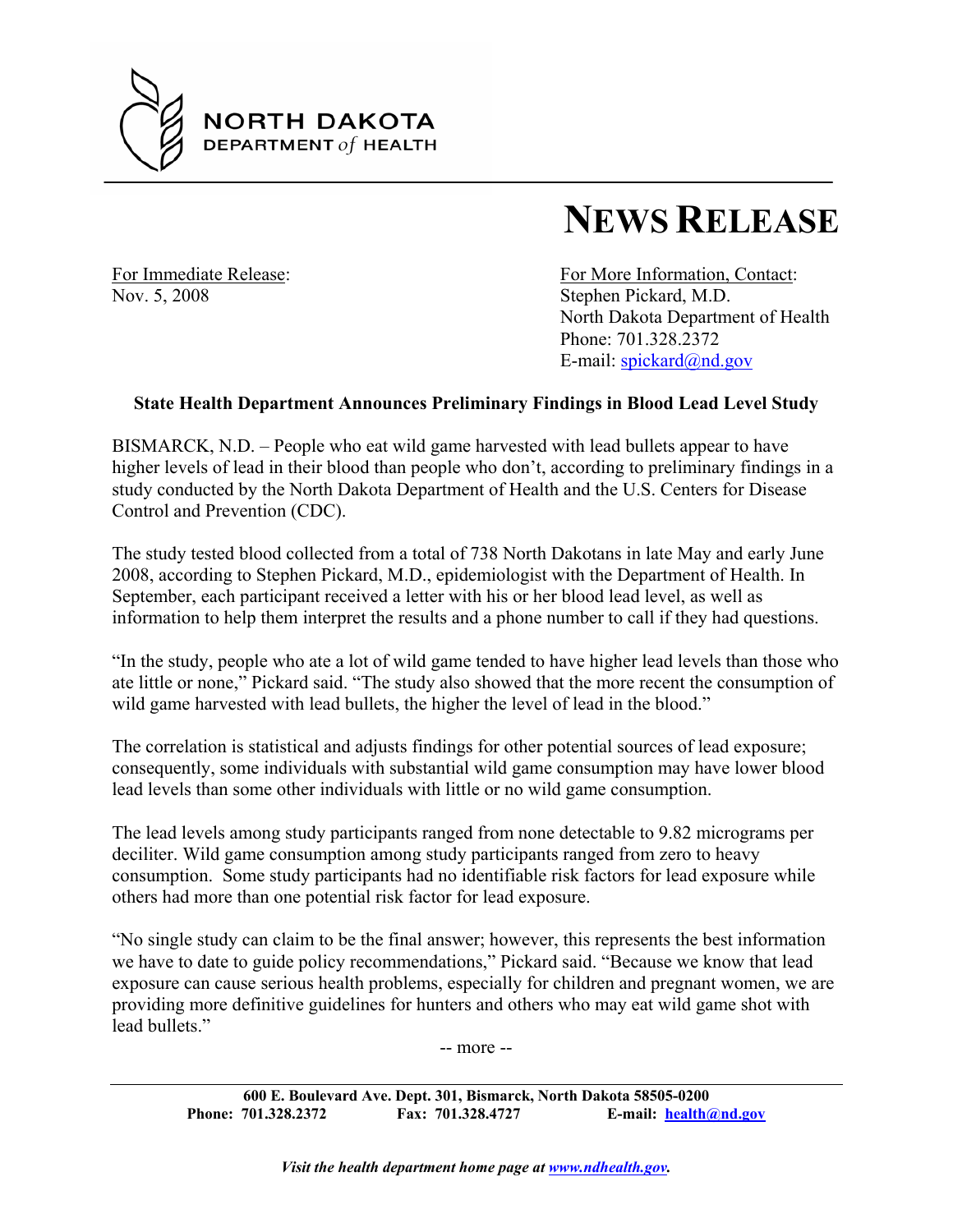Based on the results of the CDC blood lead level study and a Minnesota study looking at how different types of bullets fragment, the North Dakota Department of Health has developed the following recommendations to minimize the risk of harm to people who are most vulnerable to the effects of lead:

- Pregnant women and children younger than 6 should not eat any venison harvested with lead bullets.
- Older children and other adults should take steps to minimize their potential exposure to lead, and use their judgment about consuming game that was taken using lead-based ammunition.
- The most certain way of avoiding lead bullet fragments in wild game is to hunt with nonlead bullets.
- Hunters and processors should follow the processing recommendations developed by the North Dakota Department of Agriculture.
- If food pantries choose to accept donated venison or other wild game, they should follow these recommendations:
	- o Shot with lead bullets Accept only whole cuts rather than ground meat. (Studies indicate that whole cuts appear to contain fewer lead bullet fragments than ground venison.)
	- o Shot with bows Accept whole cuts or ground meat.

"We are providing these recommendations so that hunters and others who consume wild game can make informed decisions," Pickard said. "Over the next year, we plan on working with the departments of Agriculture and Game and Fish to conduct further testing of venison to evaluate the cleaning and processing guidelines issued earlier."

In late March 2008, the North Dakota departments of Health, Agriculture, and Game and Fish advised food pantries across the state not to distribute or use donated ground venison because of the discovery of contamination with lead fragments. A few weeks later, Minnesota made a similar advisory after laboratory tests discovered lead in venison that had been donated to food pantries in Minnesota. At that time, the North Dakota Department of Health asked the CDC for assistance in conducting the blood lead level study.

In October, the Minnesota Department of Natural Resources released results of a study to determine how bullets commonly used for deer hunting might fragment. The study indicated that lead particles commonly are found farther from the wound channel than previously thought and that the number of lead fragments varies widely by bullet type. In addition, the study indicated that most lead particles in venison are too small to see, feel or sense when chewing.

Pregnant women and young children are especially sensitive to the effects of exposure to lead because they absorb most of the lead they take in, and the brains of infants and young children are still developing. For children 6 and younger, any exposure to lead is considered too much. Although lead is also toxic for adults, they are less sensitive to the effects of lead and absorb less of the lead they take in. The following health effects often result from exposure to lead:

• In young children, lead exposure can cause lower IQs, learning disabilities, stunted growth, kidney damage, attention deficit disorder (ADD) and attention deficit hyperactivity disorder (ADHD).

-- more --